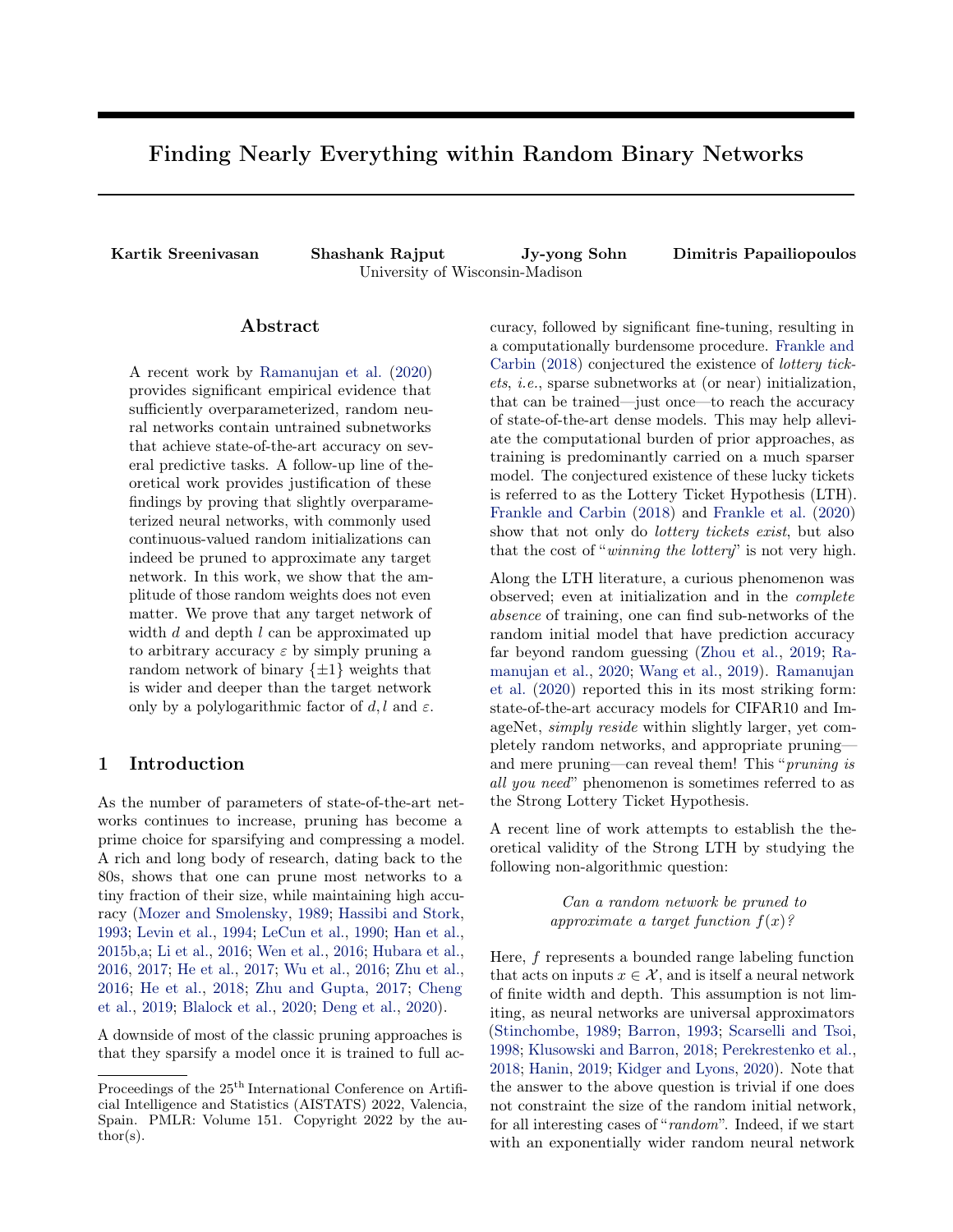compared to the one representing  $f$ , by sheer luck, one can always find weights, for each layer, near-identical to those of any target neural network that is f. Achieving this result with a constrained overparameterization, i.e., the degree by which the random network to be pruned is wider/deeper than  $f$ , is precisely why this question is challenging.

[Malach et al.](#page-9-16) [\(2020\)](#page-9-16) were the first to prove that the Strong LTH is true, assuming polynomial-sized overparameterization. Specifically, under some mild assumptions, they showed that to approximate a target network of width d and depth l to within error  $\varepsilon$ , it suffices to prune a random network of width  $\mathcal{O}(d^2l^2/\varepsilon^2)$  and depth 2l. [Pensia et al.](#page-9-17) [\(2020\)](#page-9-17) offered an exponentially tighter bound using a connection to the SubsetSum problem. They showed that to approximate a target network within error  $\varepsilon$ , it is sufficient to prune a randomly initialized network of width  $\mathcal{O}(d \log(d l/\varepsilon))$  and depth 2l. A corresponding lower bound for constant depth networks was also established. [Orseau et al.](#page-9-18) [\(2020\)](#page-9-18) were also able to reduce the dependence on  $\varepsilon$  to logarithmic. They show that in order to approximate a target network within error  $\varepsilon$ , it suffices to prune a random network of width  $\mathcal{O}(d^2 \log(dl/\varepsilon))$  if the weights are initialized with the hyperbolic distribution. However, this bound on overparamaterization is still polynomial in the width d.

The above theoretical studies have focused exclusively on continuous distribution for initialization. However, in the experimental work by [Ramanujan et al.](#page-9-0) [\(2020\)](#page-9-0), the authors manage to obtain the best performance by pruning networks of scaled, binary weights. Training binary networks has been studied extensively in the past [\(Courbariaux et al.,](#page-8-14) [2015;](#page-8-14) [Simons and Lee,](#page-9-19) [2019\)](#page-9-19) as they are compute, memory and hardware efficient, though in many cases they suffer from significant loss of accuracy. The findings of [Ramanujan et al.](#page-9-0) [\(2020\)](#page-9-0) suggest that the accuracy loss may not be fundamental to networks of binary weights, when such networks are learned by pruning. Arguably, since "carving out" sub-networks of random models is expressive enough to approximate a target function, e.g., according to [\(Pensia et al.,](#page-9-17) [2020;](#page-9-17) [Malach et al.,](#page-9-16) [2020\)](#page-9-16), one is posed to wonder about the importance of weights altogether. So perhaps, *binary weights is all you need*.

[Diffenderfer and Kailkhura](#page-8-15) [\(2021\)](#page-8-15) showed that indeed scaled binary networks can be pruned to approximate any target function. The required overparameterization is similar to that of [Malach et al.](#page-9-16)  $(2020)$ , *i.e.*, polynomial in the width, depth and error of approximation. In a similar vein to the improvement that [Pensia et al.](#page-9-17) [\(2020\)](#page-9-17) offered over the bounds of [Malach et al.](#page-9-16) [\(2020\)](#page-9-16), we explore whether such an improvement is possible on the results of [Diffenderfer and Kailkhura](#page-8-15) [\(2021\)](#page-8-15).

<span id="page-1-0"></span>

Figure 1: Approximating a target network with high accuracy by pruning overparameterized random binary network. In this paper, we show that logarithmic overparameterization in both width and depth is sufficient.

Our Contributions: In this work, we offer an exponential improvement to the theoretical bounds by [Diffenderfer and Kailkhura](#page-8-15) (2021), establishing the following.

Theorem 1. (informal) Consider a randomly initialized, FC, binary  $\{\pm 1\}$  network of ReLU activations, with depth  $\Theta$   $l \log \left( \frac{dl}{r} \right)$  and width  $\Theta$   $d \log^2 \left( \frac{dl}{r} \right)$ , with the last layer consisting of scaled binary weights  $\{\pm C\}$ . Then, there exists a constant C such that this network can be pruned to approximate any FC ReLU network, up to error  $\varepsilon > 0$  with depth l and width d, with probability at least  $1 - \delta$ .

Target network obtained the pharmeterized<br>maken bumay weighs<br>Figure 1: Approximating a target network with high accuracy by pruning overparameterized random binary network.<br>In this paper, we show that logarithmic overpara Therefore, we show that in order to approximate any target network, it suffices to just prune a logarithmically overparameterized binary network (Figure 1). In contrast to [Diffenderfer and Kailkhura](#page-8-15) (2021), our construction only requires that the last layer be scaled while the rest of the network is purely binary  $\{\pm 1\}.$ We believe that the tightness of our bound comes from using depth more effectively. While Diffenderfer and [Kailkhura](#page-8-15) [\(2021\)](#page-8-15) use a construction that is only 2l in depth, it is wider than the target network by a polynomial factor. In contrast, our construction is both logarithmically wider and deeper than the target network thereby requiring exponentially smaller overaparameterization in terms of total parameters. We show a detailed comparison of the known Strong LTH results in Table [1.](#page-2-0)

We would also like to remark that our bounds more closely justify the experimental findings from [Ramanu](#page-9-0)[jan et al.](#page-9-0) [\(2020\)](#page-9-0) and [Diffenderfer and Kailkhura](#page-8-15) [\(2021\)](#page-8-15). Both works demonstrate that the amount of overparameterization required to find a high accuracy subnetwork is small, and surely not polynomial. Our bounds reflect this observation.

In light of our theoretical results, one may wonder why in the literature of training, i.e., assigning a sign pattern to fixed architecture, binary networks, a loss of accuracy is observed, e.g., [Rastegari et al.](#page-9-20) [\(2016\)](#page-9-20). Is this an algorithmic artifact, or does pruning random signs offer higher expressivity than assigning the signs? We show that there exist target functions that can be well approximated by pruning binary networks, yet none of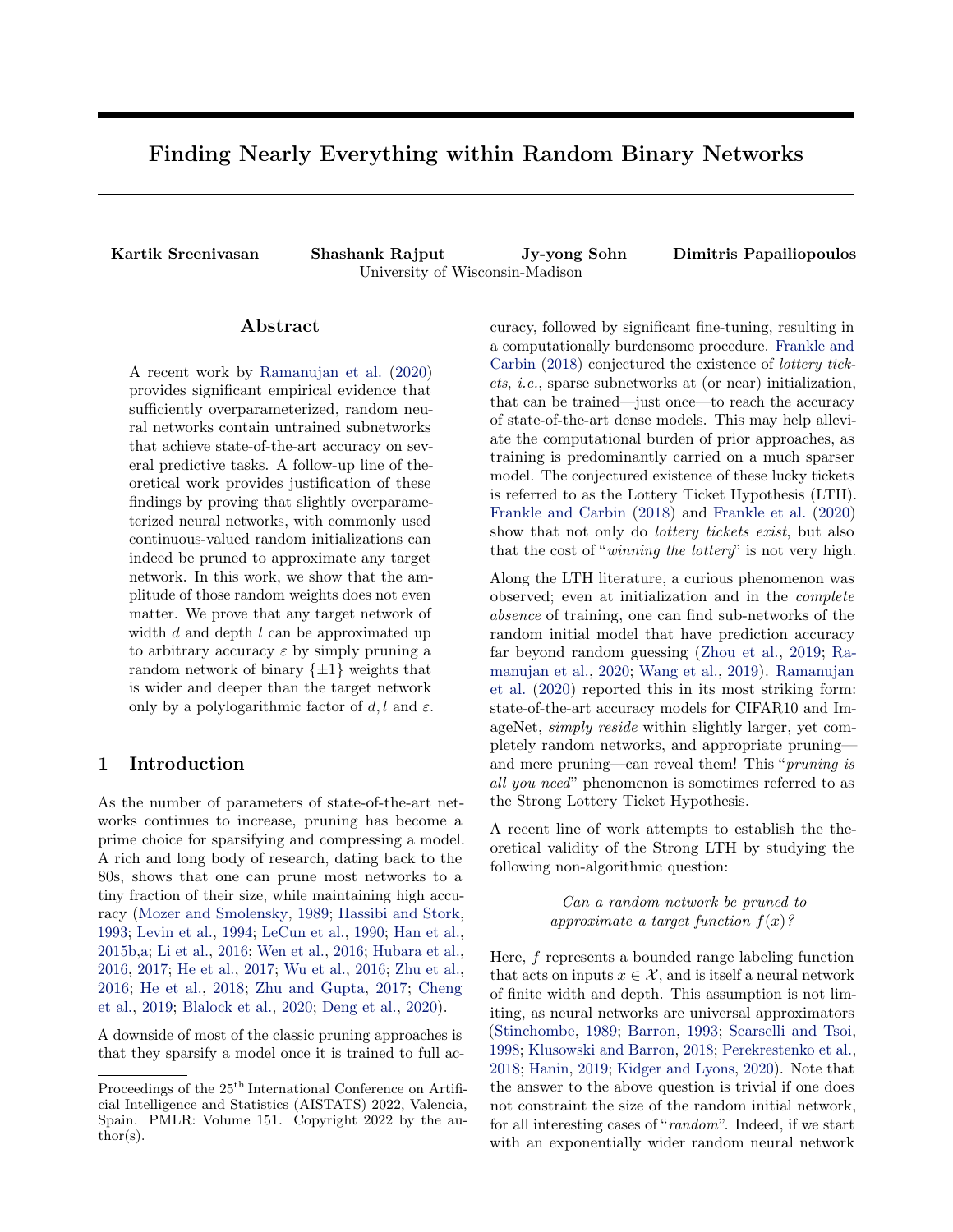<span id="page-2-0"></span>

| Reference                         | Width                                                              | Depth                                                       | Total Params                                                                   | Weights               |
|-----------------------------------|--------------------------------------------------------------------|-------------------------------------------------------------|--------------------------------------------------------------------------------|-----------------------|
| Malach et al. $(2020)$            | $\mathcal{O}(d^2l^2/\varepsilon^2)$                                | 21                                                          | $\mathcal{O}(d^2l^3/\varepsilon^2)$                                            | Real                  |
| Orseau et al. $(2020)$            | $\mathcal{O}(d^2 \log(dl/\varepsilon))$                            | 2l                                                          | $\mathcal{O}(d^2l\log(dl/\varepsilon))$                                        | Real (Hyperbolic)     |
| Pensia et al. $(2020)$            | $\mathcal{O}(d \log(dl/\min\{\varepsilon,\delta\}))$               | 2l                                                          | $\mathcal{O}(dl \log(dl/\min\{\varepsilon,\delta\}))$                          | Real                  |
| Diffenderfer and Kailkhura (2021) | $\mathcal{O}((ld^{3-2}/\varepsilon) + ld \log(\frac{ld}{\delta}))$ | -21                                                         | $\overline{\mathcal{O}((l^2d^{3-2}/\varepsilon)+l^2d\log(\frac{ld}{\delta}))}$ | $\{\pm\varepsilon\}$  |
| <b>Ours.</b> Theorem 1            | $\mathcal{O}(d \log^2 (dl/\varepsilon \delta))$                    | $\mathcal{O}(l \log \left( \frac{dl}{\varepsilon} \right))$ | $\mathcal{O}(dl \log^3 (dl/\varepsilon\delta))$                                | Binary- $\{\pm 1\}^1$ |

Table 1: Comparing the upper bounds for the overparameterization needed to approximate a target network (of width d and depth  $\ell$ ) within error " > 0 with probability at least 1 by pruning a randomly initialized network.

all possible, binary, fully-connected (FC) networks can approximate it.

Proposition 1. *(informal)* There exist a function f that can be represented by pruning a random 2-layer binary network of width d, but not by any 2-layer fullyconnected binary network of width d.

Note that although finding a subnetwork of a random binary network results in a "ternary" architecture (e.g., 0 becomes a possible weight), the total number of possible choices of subnetworks is  $2^N$ , if N is the total number of weights. This is equal to the total number of sign assignments of the same FC network. Yet, as shown in the proposition above, pruning a random FC network is provably more expressive than finding a sign assignment for the same architecture.

# 2 Preliminaries and Problem Setup

Let  $f(\mathbf{x}) : \mathbb{R}^{d_0} \to \mathbb{R}$  be the target FC network with l layers and ReLU activations, represented as

$$
f(\mathbf{x}) = \sigma(\mathbf{W}_I \sigma(\mathbf{W}_{I-1} \ldots \sigma(\mathbf{W}_1 \mathbf{x}))),
$$

where  $\mathbf{x} \in \mathbb{R}^{d_0}$  is the input,  $\sigma(\mathbf{z}) = \max\{\mathbf{z}, 0\}$  is the ReLU activation and  $W_i \in \mathbb{R}^{d_i - d_{i-1}}$  is the weight matrix of layer  $i \in [l]$ . With slight abuse of terminology, we will refer to  $f$  as a network, as opposed to a labeling function. We then consider a binary<sup>1</sup> network of depth  $l^{\prime}$ 

$$
g(\mathbf{x}) = \sigma((\varepsilon^{\theta} \mathbf{B}_{\rho}) \sigma(\mathbf{B}_{\rho} \quad \ldots \sigma(\mathbf{B}_{1} \mathbf{x}))),
$$

where  $\mathbf{B}_i \in \{-1, +1\}^{d_i^0 \ldots d_i^0 + 1}$  is a binary weight matrix, with all weights drawn uniformly at random from  $\{\pm 1\}$ , for all layers  $i \in [l^{\ell}]$  and the last layer is multiplied by a factor of  $\varepsilon^{\theta} > 0$ . The scaling factor is calculated precisely in Section [3.2.3,](#page-7-0) where we show that it is unavoidable for function approximation unless the problem is that of classification.

Our goal is to find the smallest network  $g$  so that it contains a subnetwork  $\tilde{g}$  which approximates f closely. More precisely, we will bound the overparameterization of the binary network, under which one can find

supermask matrices  $\mathbf{M}_i \in \{0,1\}^{d_i^0-d_{i-1}^0}$ , for each layer  $i \in [l^{\ell}],$  such that the pruned network

$$
\tilde{g}(\mathbf{x}) = \sigma(\varepsilon^0(\mathbf{M}_{l^0} \odot \mathbf{B}_{l^0}) \sigma((\mathbf{M}_{l^0} \circ \mathbf{B}_{l^0} \circ \mathbf{M}_{l^0} \circ \mathbf{B}_{l^0} \circ \mathbf{M}_{l^0} \cdots \sigma((\mathbf{M}_{l^0} \odot \mathbf{B}_{l^0}) \mathbf{x})))
$$

is  $\varepsilon$ -close to f in the sense of uniform approximation over the unit-ball, i.e.,

$$
\max_{x \ge R^{d_0}: j/xjj-1} ||f(\mathbf{x}) - \tilde{g}(\mathbf{x})|| \le \varepsilon
$$

for some desired  $\varepsilon > 0$ . In this paper, we show g only needs to be polylogarithmically larger than the target network f to have this property. We formalize this and provide a proof in the following sections.

Henceforth, we denote  $[k] = \{1, 2, \dots, k\}$  for some positive integer k. Unless otherwise specified,  $|| \cdot ||$  refers to the  $\ell_2$  norm which induces the spectral norm for matrices. We also use the max norm of a matrix, defined as  $||A||_{\text{max}} := \max_{ii} |A_{ii}|$ . The element-wise product between two matrices **A** and **B** is denoted by  $A \odot B$ . We assume without loss of generality that the weights are specified in the base-10 system. However, since we don't specify the base of the logarithm explicitly in our computations, we use the  $\Theta(\cdot)$  notation to hide constant factors that may arise from choosing different bases.

# 3 Strong Lottery Tickets by Binary Expansion

In this section, we formally present our approximation results. We show that in order to approximate any target network  $f(\mathbf{x})$  within arbitrary approximation error  $\varepsilon$ , it suffices to prune a random binary<sup>1</sup> network  $g(\mathbf{x})$  that is just polylogarithmically deeper and wider than the target network.

#### 3.1 Main Result

First, we point out that the scaling factor  $\varepsilon^{\theta}$  in the final layer of  $q(\mathbf{x})$  is necessary for achieving arbitrarily small approximation error for any target network  $f(\mathbf{x})$ . In other words, it is impossible to approximate an arbitrary target network with a purely binary  $\{\pm 1\}$ network regardless of the overparameterization. To see

<sup>&</sup>lt;sup>1</sup>The weights of all the layers are purely binary  $f1g$ except for the last layer which is scaled so that it is  $f''_g$ where  $^{\prime\prime\prime} = (\prime\prime - \partial^2 I)^T$ .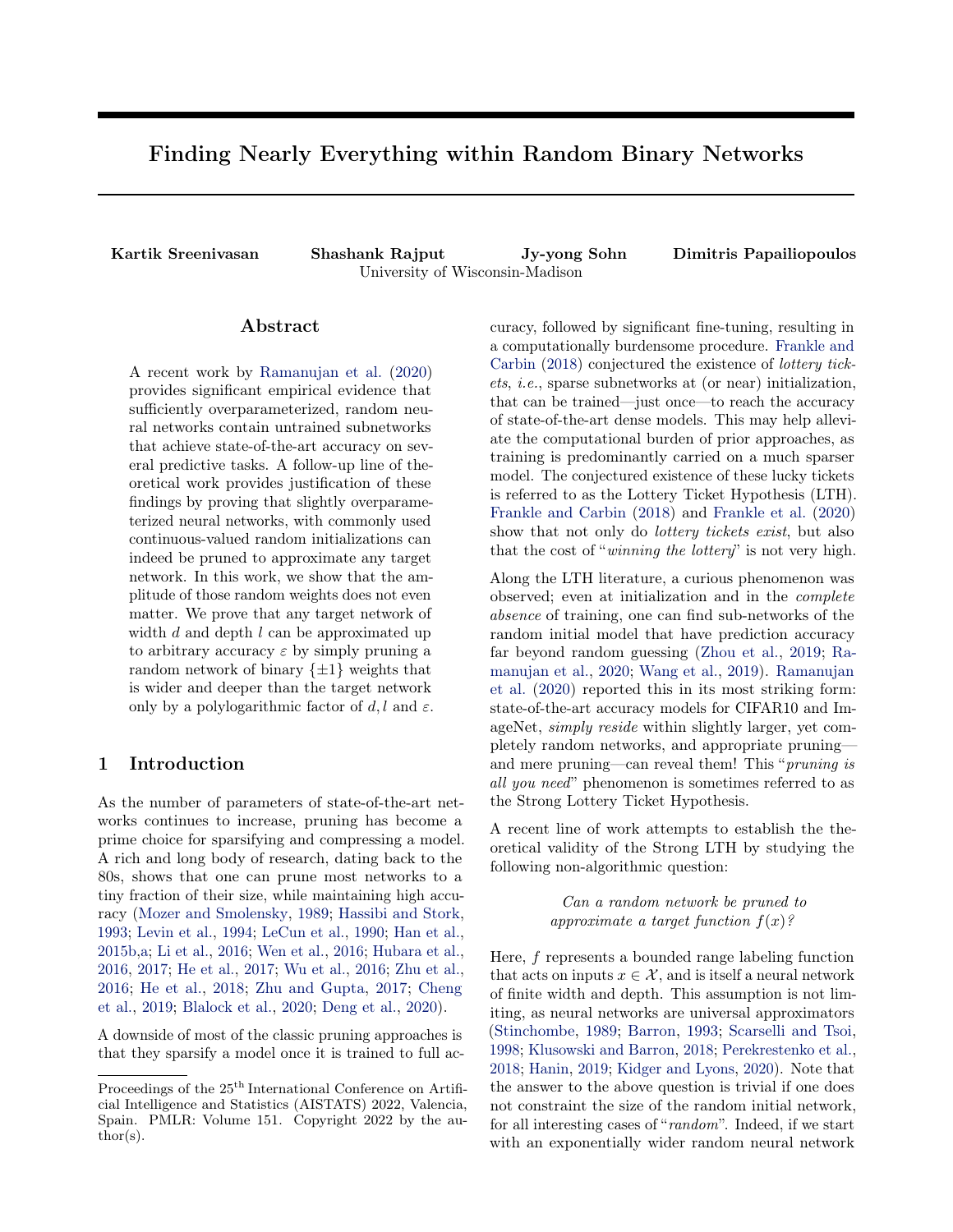this, note that for the simple target function  $f(x) =$  $\varepsilon x, x \in [0,1]$  and  $\varepsilon \in [0.5,1)$ , the best approximation possible by a binary network is  $g(x) = x$  and therefore  $\max_{x \geq R: |x| - 1} |f(x) - g(x)| \geq (1 - \varepsilon)$  for any binary network g. We will show that just by allowing the weights of the final layer to be scaled, we can provide a uniform approximation guarantee while the rest of the network remains binary  $\{\pm 1\}$ . Formally, we have the following theorem:

<span id="page-3-0"></span>Theorem 1. Consider the set of FC ReLU networks F defined as

$$
\mathcal{F} = \{f : f(\mathbf{x}) = \sigma(W_I \sigma(W_{I-1} \dots \sigma(W_1 \mathbf{x}))),
$$
  

$$
\forall i \ W_i \in \mathbb{R}^{d_i - d_{i-1}} ||W_i|| \leq 1\},\
$$

and let  $d = \max_i d_i$ . For any  $\varepsilon > 0$ , let  $g(\bm{x}) = \sigma(\varepsilon^{\theta} \bm{B}_{\rho} \sigma(\bm{B}_{\rho-1} \ldots \sigma(\bm{B}_{1} \bm{x})))$  (here  $\varepsilon^{\theta} =$  $(\varepsilon/d^2 l)^l$ ) be a randomly initialized network with depth  $l^{\theta} = \Theta(l \log(d^2 l/\varepsilon))$  such that every weight is drawn uniformly from  $\{-1, +1\}$  and the layer widths are  $\Theta$   $\log d^2 l / \varepsilon \cdot \log \frac{d l \log^2 (d^2 l = r)}{r}$ times wider than  $f(\mathbf{x})$ .

Then, with probability at least  $1 - \delta$ , for every  $f \in \mathcal{F}$ , there exist pruning matrices  $M_i$  such that

$$
\max_{x \geq R^{d_0}: j/xj j-1} |f(\mathbf{x}) - \tilde{g}(\mathbf{x})| \leq \varepsilon
$$

holds where

$$
\tilde{g}(\boldsymbol{x}) := \sigma(\varepsilon^{\theta}(\boldsymbol{M}_{l^{\rho}} \odot \boldsymbol{B}_{l^{\rho}}) \sigma((\boldsymbol{M}_{l^{\rho}}\ {}_{1} \odot \boldsymbol{B}_{l^{\rho}}\ {}_{1}) \ldots \\ \ldots \sigma((\boldsymbol{M}_{1} \odot \boldsymbol{B}_{1})\boldsymbol{x}))).
$$

Remark 1. The dimensions of the weight matrices of  $g(\mathbf{x})$  in Theorem [1](#page-3-0) are specified more precisely below. Let  $p = (d^2 l/\varepsilon)$ . Since  $l^{\theta} = l \log(p)$ , we have  $|\log(p)|$ layers in  $q(\mathbf{x})$  that approximates each layer in  $f(\mathbf{x})$ . For each  $i \in [l]$ , the dimension of  $\mathbf{B}_{(i-1)b \mid \text{log}(p) \mid c+1}$  is

$$
\Theta \quad d_{i-1} \log(p) \log \quad \frac{d l \log^2(p)}{\delta} \qquad \times d_{i-1},
$$

the dimension of  $B_{iblog(p)c}$  is

$$
d_i \times \Theta \quad d_{i-1} \log(p) \log \frac{dl \log^2(p)}{\delta}
$$

and the remaining  $B_{(i-1)blog(p)c+k}$  where  $1 < k <$  $|\log(p)|$  have the dimension

$$
\Theta \quad d_{i-1} \log(p) \log \frac{dl \log^2(p)}{\delta}
$$
  
 
$$
\times \Theta \quad d_{i-1} \log(p) \log \frac{dl \log^2 p}{\delta} .
$$

#### 3.2 Proof of Theorem [1](#page-3-0)

First, we show in Section [3.2.1](#page-3-1) that any target network in  $f(\mathbf{x}) \in \mathcal{F}$  can be approximated within  $\varepsilon > 0$ , by another network  $\hat{g}_{p}(\mathbf{x})$  having weights of finite-precision at most p digits where p is logarithmic in d, l, and  $\varepsilon$ .

Then, in Section [3.2.2,](#page-4-0) we show that any finite precision network can be represented exactly using a binary network where all the weights are binary  $\{\pm 1\}$  except the last layer, and the last layer weights are scaledbinary  $\{\pm \varepsilon^{\theta}\}$ . We do this by first showing that any finite-precision network is equivalent to a network with integer weights in every layer except the last using a simple scaling argument. We then prove Lemma [6](#page-6-0) which shows the deterministic construction of a binary network using diamond-shaped gadgets that can be pruned to approximate any integer network. Theorem [2](#page-4-1) extends the result to the case when the network is initialized with random binary weights.

Putting these together completes the proof of Theorem [1](#page-3-0) as shown in Section [3.2.3.](#page-7-0)

#### <span id="page-3-1"></span>3.2.1 Logarithmic precision is sufficient

First, we consider the simplest setting wherein the target network contains a single weight *i.e.*,  $h(x) = \sigma(wx)$ , where  $x, w$  are scalars, the absolute values of which are bounded by 1. This assumption can be relaxed to any finite norm bound. We begin by noting that  $log(1/\varepsilon)$ digits of precision are sufficient to approximate a real number within error  $\varepsilon$ , as formalized below

<span id="page-3-2"></span>**Fact 1.** Let  $w \in \mathbb{R}$ ,  $|w| \leq 1$  and  $\hat{w}$  be a finite-precision truncation of w with  $\lceil \Theta(\log(1/\varepsilon)) \rceil$  digits. Then  $|w \hat{w}$   $\leq \varepsilon$  holds.

Now we state the result for the case when the target network contains a single weight w.

<span id="page-3-3"></span>**Lemma 1.** Consider a network  $h(x) = \sigma(wx)$  where  $w \in \mathbb{R}, |w| \leq 1$ . For a given  $\varepsilon > 0$ , let  $\hat{w}$  be a finiteprecision truncation of w up to  $log(1/\varepsilon)$  digits and let  $\hat{g}_{\text{log}(1-\gamma)}(x) = \sigma(\hat{w}x)$ . Then we have

$$
\max_{x \ge R: |x| \to 1} |h(x) - \hat{g}_{\log(1=\gamma)}(x)| \le \varepsilon.
$$

*Proof.* By Fact [1,](#page-3-2) we know that  $|w - \hat{w}| \leq \varepsilon$ . Applying Cauchy-Schwarz with  $|x| \leq 1$  gives us  $|\hat{w}x - wx| \leq \varepsilon$ . Since this holds for any  $x$  and ReLU is 1-Lipschitz, the result follows.  $\Box$ 

Lemma [1](#page-3-3) can be extended to show that it suffices to consider finite-precision truncation up to  $\log(d^2 l/\varepsilon)$ digits to approximate a network for width d and depth l. This is stated more formally below.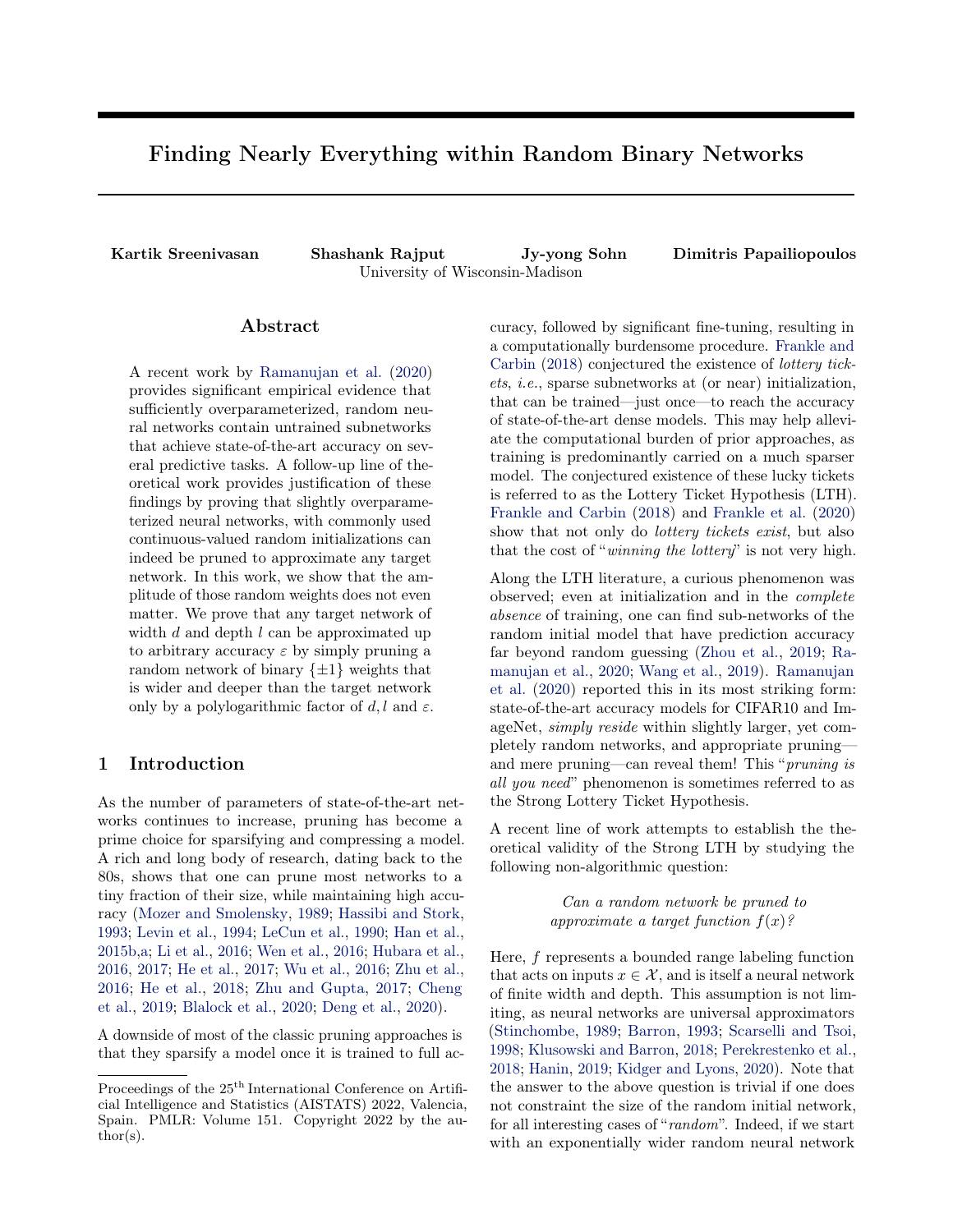<span id="page-4-2"></span>**Lemma** 2. Consider a network  $h(\mathbf{x})$  $\sigma(W_1\sigma(W_1\mid\ldots\sigma(W_1\mid\mathbf{x})))$  where  $W_i \in \mathbb{R}^{d_i-d_{i-1}},$  $||W_i|| \leq 1.$ For a given  $\varepsilon > 0$ , define  $\hat{g}_{\log(\mathcal{Q}^2 l = \gamma)}(\mathbf{x}) = \sigma(\mathbf{W}_{l} \sigma(\mathbf{W}_{l-1} \ldots \sigma(\mathbf{W}_{1} \mathbf{x})))$  where  $\mathcal{W}_i$  is a finite precision truncation of  $\mathcal{W}_i$  up to  $log(d^2 l/\varepsilon)$  digits, where  $d = max_i d_i$ . Then we have

$$
\max_{x \ge R^{d_0}: j/xj j-1} |h(\mathbf{x}) - \hat{g}_{\log(d^2 I = \mathcal{D}}(\mathbf{x})| \le \varepsilon.
$$

We provide the proof of Lemma [2](#page-4-2) as well as approximation results for a single neuron and layer in Appendix [A.1.](#page-9-21)

#### <span id="page-4-0"></span>3.2.2 Binary weights are sufficient

We begin by showing that any finite-precision FC ReLU network can be represented perfectly as a FC ReLU network with integer weights in every layer except the last, using a simple scaling argument. Since ReLU networks are positive homogenous, we have that  $\sigma(c \cdot$  $z$ ) =  $c \cdot \sigma(z)$  for any  $c > 0$ . Given a network  $g_p$  where all the weights are of finite-precision at most  $p$ , we can apply this property layerwise with the scaling factor  $c = 10^p$  so that,

$$
f(\mathbf{x}) = \sigma(W_I \sigma(W_{I-1} \dots \sigma(W_1 \mathbf{x})))
$$
  
= 
$$
\frac{1}{c^I} \sigma(cW_I \sigma(cW_{I-1} \dots \sigma(cW_1 \mathbf{x})))
$$
  
= 
$$
\sigma(c^0 W_I \sigma(W_{I-1} \dots \sigma(W_1 \mathbf{x})))
$$
 (1)

where  $W_i = 10^p W_i$  is a matrix of integer weights and  $c^{\theta} = \frac{1}{c'}$ . Therefore, the rescaled network has integer weights in every layer except the last layer which has the weight matrix  $c^{\theta} \mathbf{W}_l = (c^{-l}) \mathbf{W}_l$ .

In the remaining part of this section, we show that any FC ReLU network with integer weights can be represented exactly by pruning a purely binary  $\{\pm 1\}$ FC ReLU network which is just polylogarithmic wider and deeper. More precisely, we prove the following result.

<span id="page-4-1"></span>Theorem 2. Consider the set of FC ReLU networks with integer weights  $\mathcal{F}_{W}$  defined as

$$
\mathcal{F}_W = \{f : f(\mathbf{x}) = \sigma(W_I \sigma(W_{I-1} \dots \sigma(W_1 \mathbf{x}))),
$$
  

$$
\forall i \ W_i \in \mathbb{Z}^{d_i - d_{i-1}} ||W_i||_{max} \leq W\}
$$

where  $W > 0$ . Define  $d = \max_i d_i$  and let  $g(\mathbf{x}) =$  $\sigma(\boldsymbol{B} \rho \sigma(\boldsymbol{B} \rho_{1} \ldots \sigma(\boldsymbol{B}_1 \boldsymbol{x})))$  be a network with depth  $l^{\theta}$  =  $\Theta(l \log(|W|))$  where every weight is uniform-randomly generated from  $\{-1, +1\}$  and the layer widths are  $\Theta$  log  $|W| \cdot \log \frac{d / \log^2 j W j}{ }$ times wider than  $f(\mathbf{x})$ .

Then, with probability at least  $1 - \delta$ , for every  $f \in \mathcal{F}$ , there exist pruning matrices  $M_i$  such that

$$
f(\mathbf{x}) = \tilde{g}(\mathbf{x})
$$

holds for any  $\mathbf{x} \in \mathbb{R}^{d_0}$  where  $\tilde{g}(\mathbf{x}) := \sigma((\mathbf{M}_{l^0} \odot$  $\bm{B}_{\ell^0})\sigma((\bm{M}_{\ell^0-1} \odot \bm{B}_{\ell^0-1}) \ldots \sigma((\bm{M}_1 \odot \bm{B}_1) \bm{x}))).$ 

Remark 2. The dimensions of the weight matrices of  $q(\mathbf{x})$  in Theorem [2](#page-4-1) are specified more precisely below. Note that we have  $|\log|W||$  layers in  $g(\mathbf{x})$  that exactly represents each layer in  $f(\mathbf{x})$ . For each  $i \in [l]$ , the dimension of  $B_{(i-1)$ blog jWjc+1 is

$$
\Theta \quad d_{i-1} \log |W| \log \frac{d l \log^2 |W|}{\delta} \qquad \times d_{i-1},
$$

the dimension of  $B_{iblogjWic}$  is

$$
d_i \times \Theta \quad d_{i-1} \log |W| \log \frac{dl \log^2 |W|}{\delta}
$$

and the remaining  $B_{(i-1)b\log jW/c+k}$  where  $1 < k <$  $|\log|W|$  have the dimension

$$
\Theta \ d_{i-1} \log |W| \log \frac{dl \log^2 |W|}{\delta}
$$
  
 
$$
\times \Theta \ d_{i-1} \log |W| \log \frac{dl \log^2 |W|}{\delta}
$$

**Remark 3.** Note that  $\tilde{g}(\mathbf{x})$  is exactly equal to  $f(\mathbf{x})$ . Furthermore, like [Pensia et al.](#page-9-17) [\(2020\)](#page-9-17) we provide a uniform quarantee for all networks in  $\mathcal F$  by pruning a single over-parameterized network.

<span id="page-4-3"></span>Remark 4. Theorem [2](#page-4-1) can be stated using a deterministic construction thereby avoiding the  $log(1/\delta)$  overparameterization. We extend to the random initialization setting by resampling this construction a sufficient number of times.

Remark 5. To resolve issues of numerical overflow, we can insert scaling neurons after every layer.

Remark 6. The integer assumption can easily be converted to a finite-precision assumption using a simple scaling argument. Since all networks in practice use finite-precision arithmetic, Theorem [2](#page-4-1) may be of independent interest to the reader. However, we emphasize here that there is no approximation error in this setting. Practitioners who are interested in small error $(10^{-k})$ can just apply Theorem [1](#page-3-0) and incur an overparameter*ization factor of*  $\mathcal{O}(k)$ .

The proof of Theorem [2](#page-4-1) will first involve a deterministic construction of a binary network that gives us the desired guarantee. The construction is based on a diamond-shaped gadget that allows us to approximate a single integer weight by pruning a binary ReLU network with just logarithmic overparameterization.

First, consider a target network that contains just a single integer weight *i.e.*,  $h(x) = \sigma(wx)$ . We will show that there exists a binary FC ReLU network  $q(x)$  which can be pruned to approximate  $h(x)$ .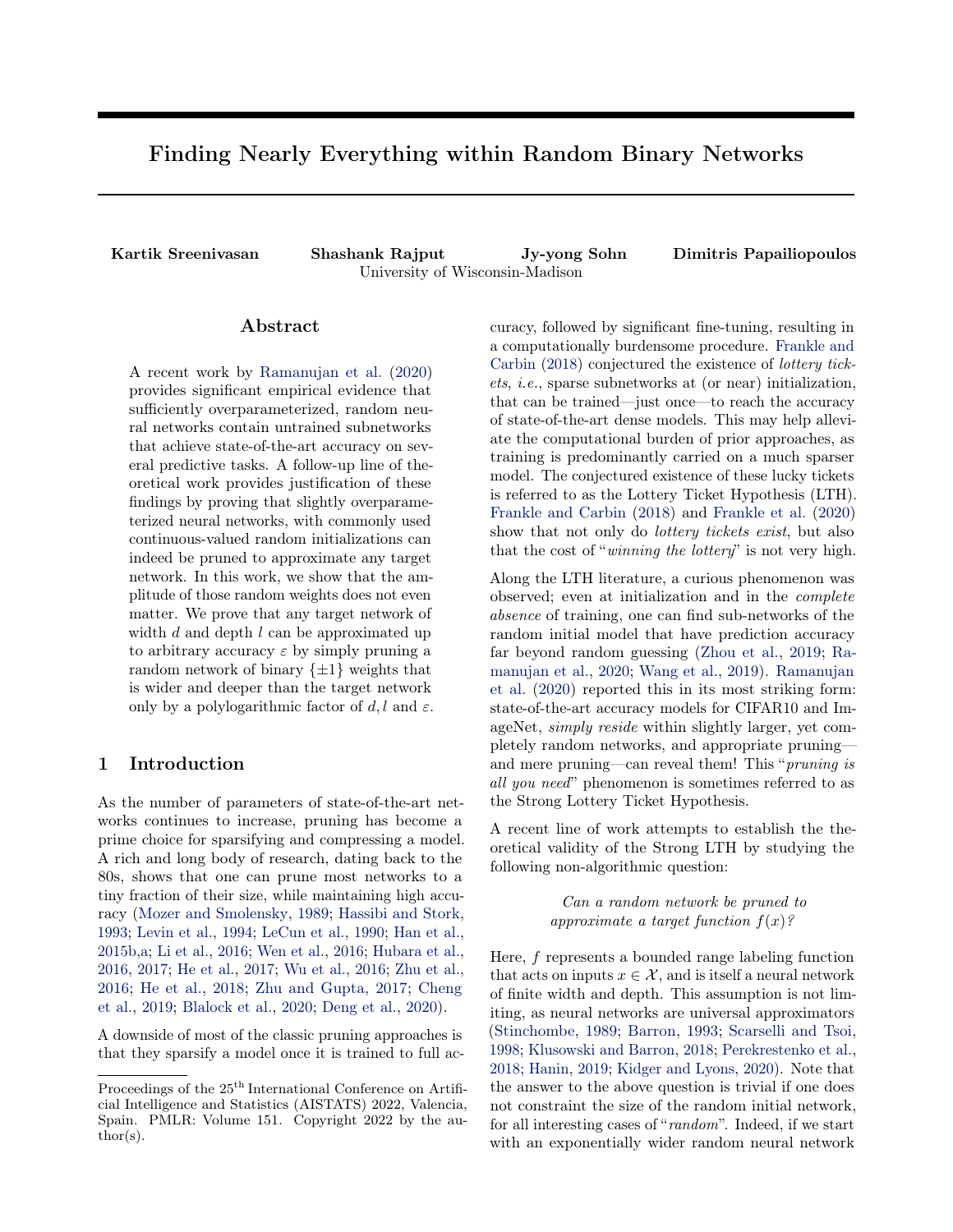<span id="page-5-0"></span>

<span id="page-5-2"></span>Figure 2: The diamond-shaped binary ReLU networks that compute  $g_n(x)$  and  $g_{n-k}(x)$ , respectively. The dashed edges are just weights that have been "pruned" (set to 0). The output neuron is a simple linear activation.  $\chi$ 

<span id="page-5-4"></span>Lemma 3. Consider a network with a single weight,  $h(x) = \sigma(wx)$  where  $w \in \mathbb{Z}$ . Then there exists a FC  $ReLU binary network g(x)$  of width and depth  $O(log |w|)$ that can be pruned to  $\tilde{g}(x)$  so that  $\tilde{g}(x) = h(x)$  for all  $x \in \mathsf{R}$ .

*Proof.* Note that since  $w$  is an integer, it can be represented using its binary (base-2) expansion

<span id="page-5-1"></span>
$$
w = sign(w) \sum_{k=0}^{b \log_{\xi} j w j c} z_k \cdot 2^k, \quad z_k \in \{0, 1\}. \tag{2}
$$

For ease of notation, we will use  $log(·)$  to represent  $\log_2(\cdot)$  going forward. Denote  $n = \lfloor \log_2 |w| \rfloor$ . The construction of  $g_n(x)$  in Figure [2a](#page-5-0) shows that  $2^n$  can be represented by a binary network with ReLU activations for any  $n$ . We will refer to this network as the diamondshaped "gadget".

Note that the expansion in Equation [\(2\)](#page-5-1) requires us to approximate  $2^k$  for all  $0 \leq k \leq n = \lfloor \log |w| \rfloor$ . Luckily, any of these can be represented by just pruning  $g_n(x)$ as shown in Figure [2b.](#page-5-2)

However, since our constructions use the ReLU activation, this only works when  $x \geq 0$ . Using the same trick as [Pensia et al.](#page-9-17) [\(2020\)](#page-9-17), we can extend this construction by mirroring it as shown in Figure [3.](#page-5-3) This gives us  $f_{n-k}^+(x) := 2^{n-k}x$  and  $f_{n-k}^-(x) := -2^{n-k}x$ . The correctness of this mirroring trick relies on the simple observation that  $wx = \sigma(wx) - \sigma(-wx)$ .

Putting these together, we get  $g_n(x) = \sigma(\pm \int_{k=0}^{\infty} 2^k x)$ as shown in Figure [4.](#page-6-1) By pruning just the weights in the last layer, we can choose which terms to include. Setting  $n = |\log |w||$  completes the approximation.

To calculate the overparameterization required to approximate  $h(x) = \sigma(wx)$ , we simply count the parameters in the above construction. Each gadget  $q_k$  is a network of width 2 and depth ( $|\log |w|$ ). To construct

<span id="page-5-3"></span>

Figure 3: We can use two instances of  $g_{n-k}$  to create (a)  $f_{n-k}^+$  and (b)  $f_{n-k}$  to approximate both positive weights and negative weights. The output neuron here has a linear activation.

 $f_k^+,\,$  we need two such gadgets. Therefore to construct  $f_k^+$  and  $f_k$ , we need width 4 and depth ( $\lfloor \log |w| \rfloor$ ). Repeating this for each  $k \in 1, 2, \ldots, |\log|w||$  shows that our construction is a network of width and depth  $\mathcal{O}(\log |w|)$  which completes the proof of Lemma [3.](#page-5-4)  $\Box$ Remark 7. The network in Fig. [4](#page-6-1) used for proving Lemma [3](#page-5-4) can be written as

$$
g(x) = \sigma(M_V \odot V)^T[(M_n \odot B_n)\sigma((M_{n-1} \odot B_{n-1})...\\... \sigma((M_1 \odot B_1)\sigma((M_u \odot u)x)))]),
$$

where  ${M_i}_{i2[n]}, M_{\nu}, M_{\nu}$  are mask matrices and  ${B_i}_{i\geq [n]},$  V, U are binary weight matrices. By pruning elements in **u** or **v**, one can obtain  $h(x) = \sigma(wx)$ . We will always prune the last layer  $\bf{v}$  as it makes the construction more efficient when we extend it to approximating a layer.

Now, we extend the construction to the case where the target function is a neural network with a single neuron i.e.,  $h(x) = \sigma(\mathbf{w}^T \mathbf{x}).$ 

<span id="page-5-5"></span>Lemma 4. Consider the set of single neuron networks  $\mathcal{H}_{w_{\textit{max}}} \ = \ \{ h \ : \ h(\textit{\textbf{x}}) \ = \ \sigma(\textit{\textbf{w}}^{\mathsf{T}}\textit{\textbf{x}}), \textit{\textbf{w}} \ \in \ \mathbb{Z}^{d}, \left\vert\left\vert \textit{\textbf{w}}\right\vert\right\vert \gamma \ \ \leq \ \delta \}$ w<sub>max</sub>}. Then there exists a FC ReLU binary network  $g(\mathbf{x})$  of width  $\mathcal{O}(d \log |w_{\text{max}}|)$  and depth  $\mathcal{O}(\log |w_{\text{max}}|)$ that can be pruned to  $\tilde{g}_h(\mathbf{x})$  for every  $h \in \mathcal{H}_{W_{\text{max}}}$  so that  $\tilde{g}_h(\mathbf{x}) = h(\mathbf{x})$  for all  $\mathbf{x} \in \mathbb{R}^d$ .

Proof. A neuron can be written as  $h(\mathbf{x}) = \sigma(\mathbf{w}^T \mathbf{x}) =$  $\sigma\begin{pmatrix} a & b \\ c & -1 \end{pmatrix}$ . Therefore, we can just repeat our con-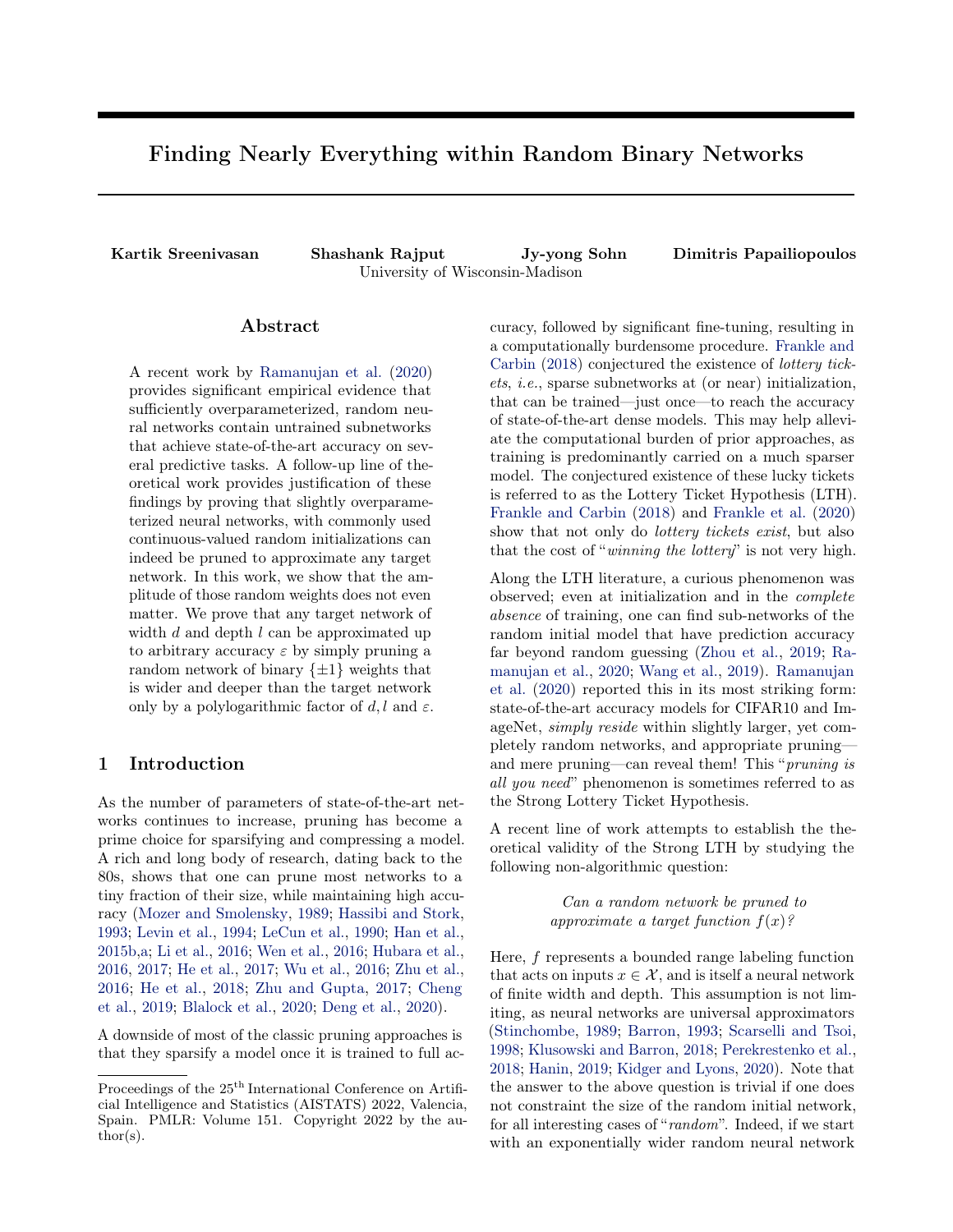<span id="page-6-1"></span>

Figure 4: Illustration of  $g_k(x) = \sum_{k=0}^n (f_k^+(x) + f_k(x)) =$  $\left(\sum_{k=0}^n 2^k x\right)$  which can be further pruned to approximate  $f(x) = (wx)$  for any  $w : jwj < 2^{n+1}$  1

struction from above for each  $w_i, i \in [d]$ . This results in a network of width  $\mathcal{O}(d \log |w_{max}|)$  while the depth remains unchanged at  $\mathcal{O}(\log |w_{max}|)$ . Note that the construction is identical for every  $h \in \mathcal{H}_{W_{max}}$  since it only depends on the largest weight in the network.  $\Box$ 

Next, we describe how to approximate a single layer target network and avoid a quadratic overparameterization.

<span id="page-6-3"></span>Lemma 5. Consider the set of single layer networks  $\mathcal{H}_W = \{h : h(\mathbf{x}) = \sigma(\mathbf{1}^T \sigma(W_1 \mathbf{x})), W_1 \in$  $Z^{d_1}$  do,  $||W_1||_{max} \leq W$ . Then there exists a FC ReLU binary network  $g(\mathbf{x})$  of width  $\mathcal{O}(\max\{d_0, d_1\} \log |W|)$  and depth  $\mathcal{O}(\log |W|)$  that can be pruned to  $\tilde{g}_h(\mathbf{x})$  for every  $h \in \mathcal{H}$  so that  $\tilde{g}_h(\mathbf{x}) = h(\mathbf{x})$ for all  $\mathbf{x} \in \mathbb{R}^{d_0}$ .

Proof. For ease of exposition, we describe the proof for a single h but it trivially applies to every  $h \in \mathcal{H}_W$ . Note that  $\mathbf{1} \in \mathbb{R}^{d_1}$  is the vector of 1's. Naively extending the construction from Lemma [4](#page-5-5) would require us to replace each of the  $d_0$  neurons in the first layer by a network of width  $\mathcal{O}(d_1 \log |W|)$  and depth  $\mathcal{O}(\log |W|)$ . This already needs a network of width  $\mathcal{O}(d_0d_1 \log |W|)$ which is a *quadratic* overparameterization. Instead, we take advantage of pruning only the last layer in the construction from Lemma [3](#page-5-4) to re-use a sufficient number of weights and avoid the quadratic overparameterization. An illustration of this idea is shown in Figure [5.](#page-6-2) The key observation is that by pruning only the last layer of each  $f_n(x)$  gadget, we leave it available to be re-used to approximate the weights of the remaining  $(d_1 - 1)$  neurons. Therefore, the width of the network required to

<span id="page-6-2"></span>

Figure 5: Illustration of the construction in Lemma [5:](#page-6-3) Approximating a 1-hidden layer network  $h(x) = (1^T (W_1 x))$ by pruning the appropriate binary network  $g(x)$ . Pruning the last layer allows us to "re-use" weights.

approximate  $h(\mathbf{x})$  is just  $\mathcal{O}(\max\{d_0, d_1\} \log |W|)$  and the depth remains  $\mathcal{O}(\log |W|)$ . П

Now we can tie it all together to show an approximation guarantee for any network in  $\mathcal{F}_W$ .

<span id="page-6-0"></span>**Lemma 6.** Consider the set of networks  $\mathcal{F}_W = \{f :$  $f(\mathbf{x}) = \sigma(W_I \sigma(W_{I-1} \dots \sigma(W_1 \mathbf{x}))), \; W_I \in \mathbb{Z}^{d_i}$   $\frac{d_i}{d_i-1},$  $||W_i||_{max} \leq W$ . Let  $d = \max_i d_i$ . Then, there exists a FC ReLU binary network  $g(\mathbf{x})$  of width  $\mathcal{O}(d \log |W|)$ and depth  $\mathcal{O}(l \log |W|)$  that can be pruned to  $\tilde{q}_f(\mathbf{x})$  for every  $f \in \mathcal{F}_W$  so that  $\tilde{g}_f(\mathbf{x}) = f(\mathbf{x})$  for all  $\mathbf{x} \in \mathbb{R}^{d_0}$ .

Proof. Note that there is no approximation error in any of the steps above. Therefore, we can just repeat the construction above for each of the l layers in  $f(\mathbf{x})$ . This results in a network  $g(\mathbf{x})$  of width  $\mathcal{O}(d \log |W|)$ and depth  $\mathcal{O}(l \log |W|)$ . A more precise description of the dimensions of each layer can be found in the statement of Theorem [2.](#page-4-1) П

We are now ready to prove Theorem [2](#page-4-1) in its entirety by showing that our construction can be extended for networks with randomly initialized weights. We restate it here in a slightly simpler form for convenience.

Theorem 2. Consider the set of FC ReLU  $networks$  with integer weights  $\mathcal{F}_W = \{f :$  $f(\mathbf{x}) = \sigma(W_I \sigma(W_{I-1} \dots \sigma(W_1 \mathbf{x}))), \quad W_I \in$  $\mathbb{Z}^{d_i/d_{i-1}}$ ,  $||W_i||_{max} \leq W$  where  $W > 0$ . Let  $d = \max_i d_i$  and let  $g(\mathbf{x})$  be a randomly initialized binary network of width  $\Theta$  dlog  $\frac{(d/\log^2 jW)}{D}$ and depth  $\Theta(l \log |W|)$  such that every weight is drawn uniformly from  $\{-1, +1\}$ . Then, for every  $f \in \mathcal{F}_W$ ,  $g(\mathbf{x})$  can be pruned to  $\tilde{g}_f(\mathbf{x})$  so that  $\tilde{g}_f(\mathbf{x}) = f(\mathbf{x})$  for all  $\mathbf{x} \in \mathbb{R}^{d_0}$  with probability at least  $1 - \delta$ .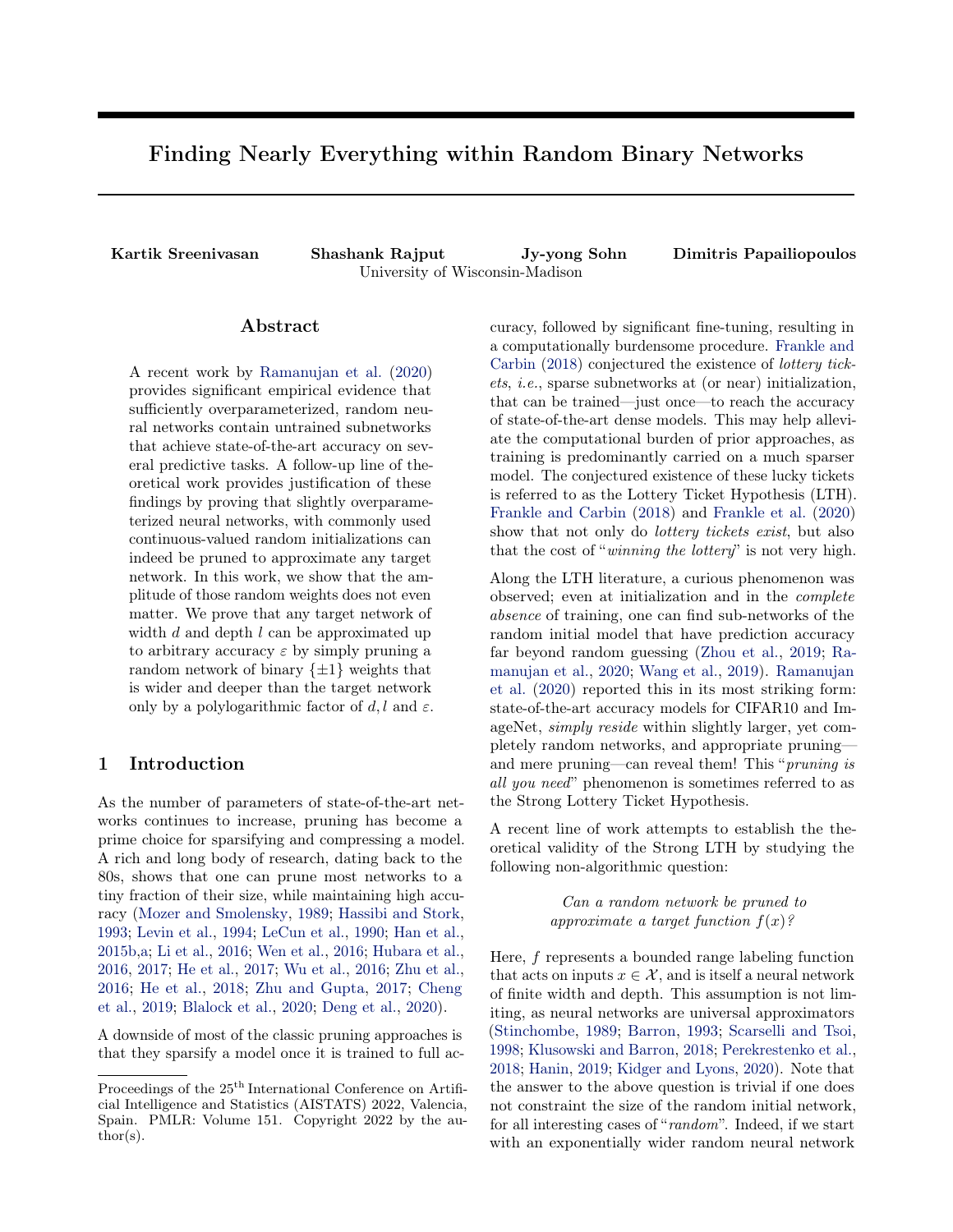Proof. Consider any one particular diamond structure in Figure [2.](#page-5-0) If we sample the weights of this network uniformly at random from  $\{-1, +1\}$ , then the probability that they are all 1 is at most  $(1/2)^4$ . If we make the network  $k$  times wider, the probability that such a diamond-gadget does not exist in the network is given by  $(1-(1/2)^4)^k$ . In other words, if A is the failure event, then  $P(A) = 1 - (1/2)^{4-k}$ . Note that there are  $\Theta(dl \log^2 |W|)$  such diamond structures in our network. By symmetry, the failure probability of each of them is identical. To have the overall probability of failure to be at most  $\delta$ , taking the union bound we have that

$$
d l \log^2 |W| \cdot 1 - (1/2)^{4-k} \le \delta
$$

Hence, it suffices to have  $k \geq \Theta$  log  $\frac{(d/\log^2 jW)}{M}$ . In other words, a randomly initialized binary network of width  $\Theta$  log  $\frac{(d/\log^2 jW)}{g}$ and depth  $\Theta(l \log |W|)$ contains our deterministic construction with probability at least  $1 - \delta$ .  $\Box$ 

**Remark 8.** Note that we need the randomness to just ensure the existence of a particular deterministic network - specifically  $g(\mathbf{x})$  from Lemma [6.](#page-6-0) Therefore, a single random network is sufficient to ensure the guarantee for every  $f \in \mathcal{F}_W$ . This allows us to avoid using any union bound arguments.

#### <span id="page-7-0"></span>3.2.3 Putting everything together

First, note that by Lemma [2,](#page-4-2) to approximate any  $f \in \mathcal{F}$ within  $\varepsilon > 0$ , it suffices to consider  $\hat{g}(\mathbf{x})$  which is a finite-precision version of  $f$  where the precision of each weight is at most  $p = \log(d^2 l/\varepsilon)$ . Now, applying the scaling trick in Equation [\(1\)](#page-4-3) we can represent  $\hat{g}(\mathbf{x})$ exactly as a scaled integer network i.e.,

$$
\hat{g}(\mathbf{x}) = c^{-1} \sigma(c \mathbf{W}_1 \sigma(c \mathbf{W}_1 \cdots \sigma(c \mathbf{W}_1 \mathbf{x})))
$$

where  $c = 10^p = (d^2 l/\varepsilon)$  and all the weight matrices  $c\mathcal{W}_i$  are integer. Since  $\|\mathcal{W}_i\|_{\max} \leq 1$ , it is clear that  $||c\mathcal{W}_i||_{max} \leq c$ . Therefore, apply-ing Theorem [2](#page-4-1) to the integer network  $c'\hat{g}(\mathbf{x})$  with  $W = (d^2 l/\varepsilon)$ , we have the following. If  $h(\mathbf{x}) =$  $\sigma(\mathbf{B}_{\rho} \sigma(\mathbf{B}_{\rho-1} \ldots \sigma(\mathbf{B}_1 \mathbf{x})))$  is a randomly initialized binary network of depth  $\Theta(l \log(d^2 l/\varepsilon))$  and width  $\Theta$  log( $d^2l/\varepsilon$ ) log  $\frac{d l \log^2(\partial^2 l = r)}{r}$ , then with probability at least  $(1 - \delta)$ , it can be pruned to  $\hat{h}(\mathbf{x})$  so that  $c^{\prime}\hat{g}(\mathbf{x}) = \tilde{h}(\mathbf{x})$  for any **x** in the unit sphere. Therefore, to approximate  $\hat{g}(\mathbf{x})$  we simply push the scaling factor  $c^{-l}$  into the last layer  $B_{l^{\rho}}$  so that its weights are now scaled binary  $\{\pm (\varepsilon/d^2 l)^l\}$ . Combining this with the approximation guarantee between  $\hat{q}(\mathbf{x})$  and  $f(\mathbf{x})$ completes the proof of Theorem [1.](#page-3-0)

#### 3.3 Binary weights for classification

Theorem [2](#page-4-1) can easily be extended for classification problems using finite-precision networks. Since  $sign(\cdot)$ is positive scale-invariant, we no longer even require the final layer to be scaled. Applying the same argument as Sec [3.2.3](#page-7-0) and then dropping the  $c^{-1}$  factor gives us the following corollary.

Corollary 1. Consider the set of binary classification  $FC \, ReLU \, networks \, \mathcal{F} \, of \, width \, d \, and \, depth \, l, \, where \, the$ weight matrices  $\{W_i\}_{i=1}^l$  are of finite-precision of at most p digits. Let  $g(\mathbf{x}) = \text{sign}(\mathbf{B}_{\rho \sigma}(\mathbf{B}_{\rho-1} \ldots \sigma(\mathbf{B}_1 \mathbf{x})))$ be a randomly initialized binary network with depth  $l^{\theta} = \Theta(lp)$  and width  $d^{\theta} = \Theta(dp \log(dlp/\delta))$  such that every weight is drawn uniformly from  $\{-1, +1\}$ . Then, with probability at least  $1 - \delta$ , for every  $f \in \mathcal{F}$ , there exist pruning matrices  $\{M_i\}_{i=1}^{l^{0}}$  such that  $f(\mathbf{x}) = \tilde{g}(\mathbf{x})$ for any **x** where  $\tilde{g}(\mathbf{x}) := \text{sign}((\mathcal{M}_{l^{\rho}} \odot \mathcal{B}_{l^{\rho}})\sigma((\mathcal{M}_{l^{\rho}}\circ_{1} \odot$  $B_{\lceil \theta \rceil-1}) \ldots \sigma((M_1 \odot B_1)X))$ .

#### 3.4 Observation on the power of zero

In the following, we try to understand if pruning is essential to the expressive power of binary networks. We will show that pruning binary networks is strictly more powerful than merely sign-flipping their weights. To see this, consider the set of all networks that can be derived by pruning 1-hidden layer binary networks of width  $m$  and input dimension  $d$ :

$$
\mathcal{F}_{pruned}^{m} = f : f(\mathbf{x}) = \sigma \overset{\bigcirc}{\underset{i=1}{\otimes}} x_{i\sigma} \overset{\bigcirc}{\underset{j=1}{\otimes}} r_{ij}w_{j}^{i}AA,
$$
\n
$$
w_{j}, v_{j} \in \{+1, -1, 0\}.
$$

Similarly, the set of all 1-hidden layer binary networks of the same width without pruning is given by

<span id="page-7-1"></span>
$$
\mathcal{F}_{bin}^{m} = f : f(\mathbf{x}) = \sigma \overset{\bigcirc}{\otimes} \overset{\bigcirc}{x}_{i \sigma} \overset{\bigcirc}{\otimes} \overset{\bigcirc}{v}_{j \nu j} \overset{1}{\otimes} A,
$$
  

$$
w_{j}, v_{j} \in \{+1, -1\} \quad . \quad (3)
$$

In the following proposition, we prove that  $\mathcal{F}_{pruned}$  is a strictly richer class of functions indicating that pruning is an essential part of approximating classifiers.

**Proposition 1.** The function  $f(\mathbf{x}) = \sigma \begin{bmatrix} d \\ -i \end{bmatrix} i \cdot x_i$ satisfies  $f(\mathbf{x}) \in \mathcal{F}_{pruned}^d$  and  $f(\mathbf{x}) \notin \mathcal{F}_{bin}^d$ , i.e., without pruning,  $f(\mathbf{x})$  cannot be represented by a single layer binary network of width d.

*Proof.* For simplicity, we consider the case when  $x \geq 0$ so that the ReLU is equivalent to a linear activation. If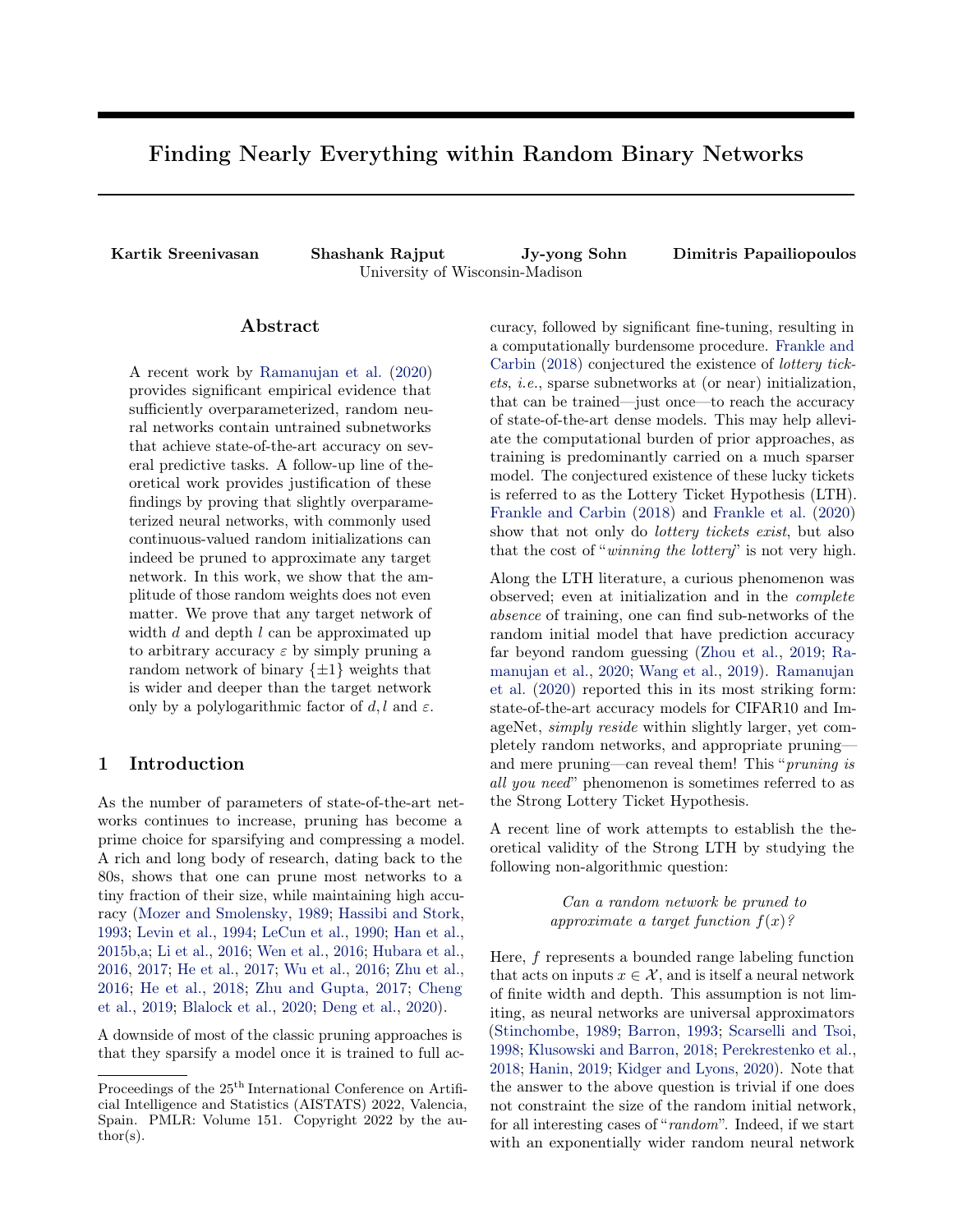the functions are not equal for the non-negative orthant, then they are surely different. First, note that we recover  $f(\mathbf{x})$  from  $\mathcal{F}^d_{pruned}$  if we set  $v_j = 1$  and  $w^i_j = 1_j$ for all *i*, *j*. Therefore,  $f(\mathbf{x}) \in \mathcal{F}_{pruned}^d$  holds. To see that  $f \notin \mathcal{F}_{bin}^d$ , first note that we can replace  $v_j w_j^i$  with  $z_j^i$  ∈ {+1, -1}  $\forall i, j$  in Equation [\(3\)](#page-7-1). Hence, any  $g \in$  $\mathcal{F}_{bin}^d$  is of the form  $g(\mathbf{x}) = \sigma \begin{bmatrix} d \\ d \\ d \end{bmatrix} x_i \sigma \begin{bmatrix} d \\ d \\ d \end{bmatrix} x_j$ . Consider the coefficient of  $x_d$  in  $f(\mathbf{x})$  which is  $(d-1)$ . Since  $z_j^d$  cannot be set to 0, the best approximation we can get using  $g(\mathbf{x})$  is d or  $d-2$ . In fact, this holds for every odd term in  $f(x)$ . This completes the proof.  $\Box$ 

**Remark 9.** The above proposition suggests that pruning is more powerful than merely flipping signs of a binary network. In fact, the same argument can be extended for binary networks of any fixed width d and depth l to show that pruned networks are more expressive. However, it does not quantify this difference in expressivity.

## 4 Conclusion

In this paper, we prove the Strong LTH for binary networks establishing that logarithmic overparameterization is sufficient for pruning algorithms to discover accurate subnetworks within random binary models. By doing this, we provide theory supporting the wide range of experimental work in the field, e.g., scaled binary networks can achieve the best SOTA accuracy on benchmark image datasets [\(Diffenderfer and Kailkhura,](#page-8-15) [2021;](#page-8-15) [Ramanujan et al.,](#page-9-0) [2020\)](#page-9-0). Moreover, we show that only the last layer needs to be scaled binary, while the rest of the network can be purely binary  $\{\pm 1\}$ . It is well known in the binary network literature that a gain term (scaling the weights) makes the optimization problem more tractable [\(Simons and Lee,](#page-9-19) [2019\)](#page-9-19). While this is known empirically, it would be interesting to study this from a theoretical perspective so we can identify better algorithms to find binary networks of high accuracy.

#### References

- <span id="page-8-12"></span>Barron, A. R. (1993). Universal approximation bounds for superpositions of a sigmoidal function. IEEE Transactions on Information theory, 39(3):930–945.
- <span id="page-8-8"></span>Blalock, D., Gonzalez Ortiz, J. J., Frankle, J., and Guttag, J. (2020). What is the state of neural network pruning? In Proceedings of Machine Learning and Systems 2020, pages 129–146.
- <span id="page-8-7"></span>Cheng, Y., Wang, D., Zhou, P., and Zhang, T. (2019). A Survey of Model Compression and Acceleration for Deep Neural Networks.  $arXiv:1710.09282$  [cs].
- <span id="page-8-14"></span>Courbariaux, M., Bengio, Y., and David, J.-P. (2015). Binaryconnect: Training deep neural networks with binary weights during propagations. *arXiv preprint* arXiv:1511.00363.
- <span id="page-8-9"></span>Deng, L., Li, G., Han, S., Shi, L., and Xie, Y. (2020). Model compression and hardware acceleration for neural networks: A comprehensive survey. Proceedings of the IEEE, 108(4):485–532.
- <span id="page-8-15"></span>Diffenderfer, J. and Kailkhura, B. (2021). Multi-prize lottery ticket hypothesis: Finding accurate binary neural networks by pruning a randomly weighted network. arXiv preprint arXiv:2103.09377.
- <span id="page-8-10"></span>Frankle, J. and Carbin, M. (2018). The lottery ticket hypothesis: Finding sparse, trainable neural networks. In International Conference on Learning Representations.
- <span id="page-8-11"></span>Frankle, J., Dziugaite, G. K., Roy, D., and Carbin, M. (2020). Linear mode connectivity and the lottery ticket hypothesis. In International Conference on Machine Learning, pages 3259–3269. PMLR.
- <span id="page-8-2"></span>Han, S., Mao, H., and Dally, W. J. (2015a). Deep compression: Compressing deep neural networks with pruning, trained quantization and huffman coding. arXiv preprint arXiv:1510.00149.
- <span id="page-8-1"></span>Han, S., Pool, J., Tran, J., and Dally, W. J. (2015b). Learning both weights and connections for efficient neural networks. arXiv preprint arXiv:1506.02626.
- <span id="page-8-13"></span>Hanin, B. (2019). Universal function approximation by deep neural nets with bounded width and relu activations. Mathematics, 7(10):992.
- <span id="page-8-0"></span>Hassibi, B. and Stork, D. G. (1993). Second order derivatives for network pruning: Optimal Brain Surgeon. In Hanson, S. J., Cowan, J. D., and Giles, C. L., editors, Advances in Neural Information Processing Systems 5, pages 164–171. Morgan-Kaufmann.
- <span id="page-8-6"></span>He, Y., Lin, J., Liu, Z., Wang, H., Li, L.-J., and Han, S. (2018). Amc: Automl for model compression and acceleration on mobile devices. In Proceedings of the European Conference on Computer Vision (ECCV), pages 784–800.
- <span id="page-8-5"></span>He, Y., Zhang, X., and Sun, J. (2017). Channel pruning for accelerating very deep neural networks. In Proceedings of the IEEE International Conference on Computer Vision, pages 1389–1397.
- <span id="page-8-3"></span>Hubara, I., Courbariaux, M., Soudry, D., El-Yaniv, R., and Bengio, Y. (2016). Binarized neural networks. In Proceedings of the 30th International Conference on Neural Information Processing Systems, pages 4114–4122.
- <span id="page-8-4"></span>Hubara, I., Courbariaux, M., Soudry, D., El-Yaniv, R., and Bengio, Y. (2017). Quantized neural networks: Training neural networks with low precision weights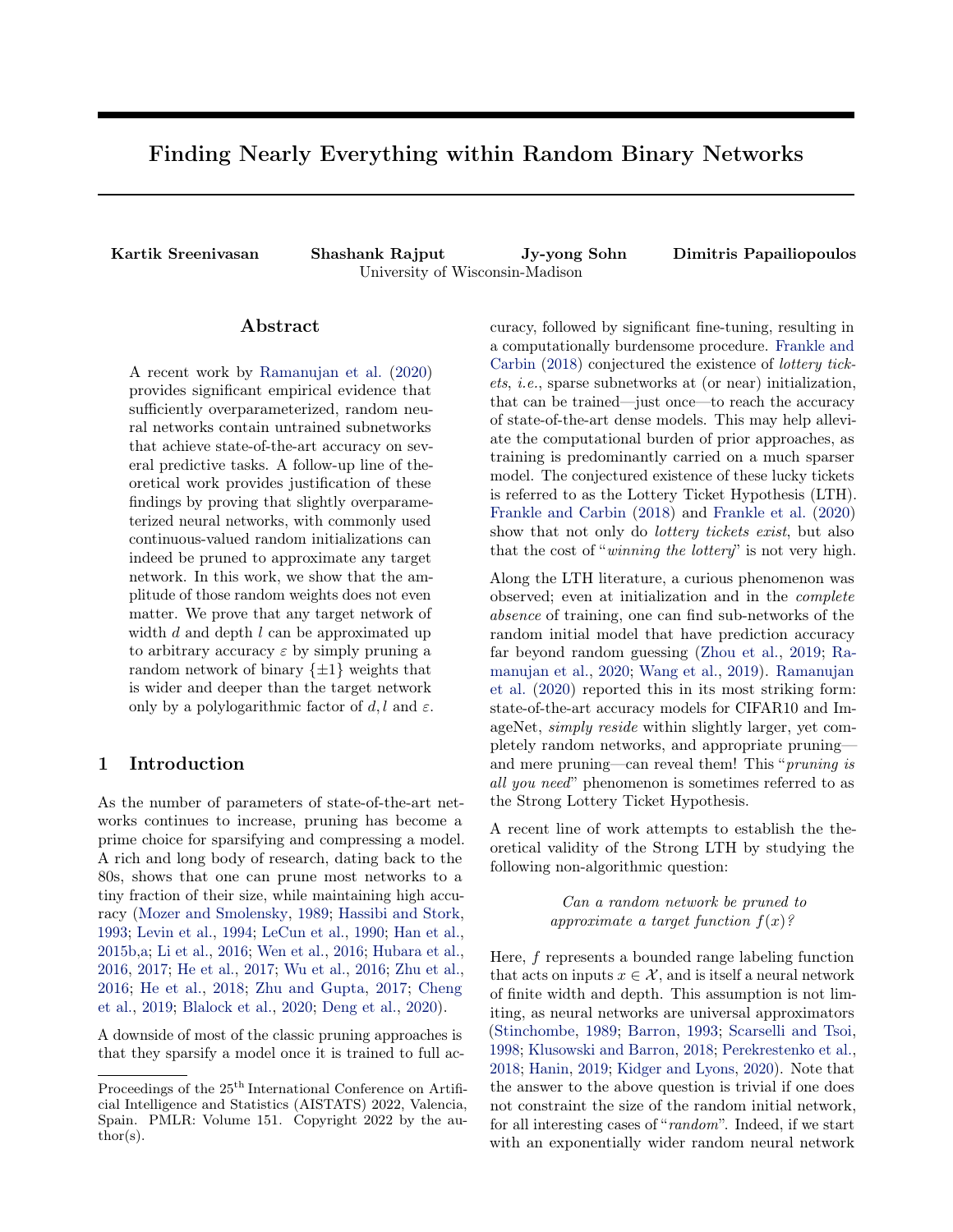and activations. The Journal of Machine Learning Research, 18(1):6869–6898.

- <span id="page-9-15"></span>Kidger, P. and Lyons, T. (2020). Universal approximation with deep narrow networks. In Conference on Learning Theory, pages 2306–2327. PMLR.
- <span id="page-9-13"></span>Klusowski, J. M. and Barron, A. R. (2018). Approximation by combinations of relu and squared relu ridge functions with  $\ell^1$  and  $\ell^0$  controls. IEEE Transactions on Information Theory, 64(12):7649–7656.
- <span id="page-9-3"></span>LeCun, Y., Denker, J. S., and Solla, S. A. (1990). Optimal Brain Damage. In Touretzky, D. S., editor, Advances in Neural Information Processing Systems 2, pages 598–605. Morgan-Kaufmann.
- <span id="page-9-2"></span>Levin, A. U., Leen, T. K., and Moody, J. E. (1994). Fast Pruning Using Principal Components. In Cowan, J. D., Tesauro, G., and Alspector, J., editors, Advances in Neural Information Processing Systems 6, pages 35–42. Morgan-Kaufmann.
- <span id="page-9-4"></span>Li, H., Kadav, A., Durdanovic, I., Samet, H., and Graf, H. P. (2016). Pruning filters for efficient convnets. arXiv preprint arXiv:1608.08710.
- <span id="page-9-16"></span>Malach, E., Yehudai, G., Shalev-Schwartz, S., and Shamir, O. (2020). Proving the lottery ticket hypothesis: Pruning is all you need. In International Conference on Machine Learning, pages 6682–6691. PMLR.
- <span id="page-9-1"></span>Mozer, M. C. and Smolensky, P. (1989). Skeletonization: A technique for trimming the fat from a network via relevance assessment. In Advances in neural information processing systems, pages 107–115.
- <span id="page-9-18"></span>Orseau, L., Hutter, M., and Rivasplata, O. (2020). Logarithmic pruning is all you need. Advances in Neural Information Processing Systems, 33.
- <span id="page-9-17"></span>Pensia, A., Rajput, S., Nagle, A., Vishwakarma, H., and Papailiopoulos, D. (2020). Optimal lottery tickets via subsetsum: Logarithmic overparameterization is sufficient. arXiv preprint arXiv:2006.07990.
- <span id="page-9-14"></span>Perekrestenko, D., Grohs, P., Elbrächter, D., and Bölcskei, H. (2018). The universal approximation power of finite-width deep relu networks. arXiv preprint arXiv:1806.01528.
- <span id="page-9-0"></span>Ramanujan, V., Wortsman, M., Kembhavi, A., Farhadi, A., and Rastegari, M. (2020). What's Hidden in a Randomly Weighted Neural Network? arXiv:1911.13299 [cs].
- <span id="page-9-20"></span>Rastegari, M., Ordonez, V., Redmon, J., and Farhadi, A. (2016). Xnor-net: Imagenet classification using binary convolutional neural networks. In European conference on computer vision, pages 525–542. Springer.
- <span id="page-9-12"></span>Scarselli, F. and Tsoi, A. C. (1998). Universal approximation using feedforward neural networks: A survey

of some existing methods, and some new results. Neural networks, 11(1):15–37.

- <span id="page-9-19"></span>Simons, T. and Lee, D.-J. (2019). A review of binarized neural networks. Electronics, 8(6):661.
- <span id="page-9-11"></span>Stinchombe, M. (1989). Universal approximation using feed-forward networks with nonsigmoid hidden layer activation functions. Proc. IJCNN, Washington, DC, 1989, pages 161–166.
- <span id="page-9-10"></span>Wang, Y., Zhang, X., Xie, L., Zhou, J., Su, H., Zhang, B., and Hu, X. (2019). Pruning from Scratch. arXiv:1909.12579 [cs].
- <span id="page-9-5"></span>Wen, W., Wu, C., Wang, Y., Chen, Y., and Li, H. (2016). Learning structured sparsity in deep neural networks. arXiv preprint arXiv:1608.03665.
- <span id="page-9-6"></span>Wu, J., Leng, C., Wang, Y., Hu, Q., and Cheng, J. (2016). Quantized convolutional neural networks for mobile devices. In *Proceedings of the IEEE Confer*ence on Computer Vision and Pattern Recognition, pages 4820–4828.
- <span id="page-9-9"></span>Zhou, H., Lan, J., Liu, R., and Yosinski, J. (2019). Deconstructing lottery tickets: Zeros, signs, and the supermask. arXiv preprint arXiv:1905.01067.
- <span id="page-9-7"></span>Zhu, C., Han, S., Mao, H., and Dally, W. J.  $(2016)$ . Trained ternary quantization.  $arXiv$  preprint arXiv:1612.01064.
- <span id="page-9-8"></span>Zhu, M. and Gupta, S. (2017). To prune, or not to prune: exploring the efficacy of pruning for model compression. arXiv preprint arXiv:1710.01878.

# A Appendix

### <span id="page-9-21"></span>A.1 Proof of Lemma [2](#page-4-2)

Before proving Lemma [2](#page-4-2) in its entirety, we first ex-tend Lemma [1](#page-3-3) to approximate a neuron with  $\log(d/\varepsilon)$ precision.

**Lemma 7.** Consider a network  $h(\mathbf{x}) = \sigma(\mathbf{w}^T x)$  where  $w \in \mathbb{R}^d, ||w|| \leq 1$  and  $\varepsilon > 0$ . Let  $\hat{w}$  be a coordinatewise finite-precision truncation of **w** up to  $\log(d/\varepsilon)$ digits and  $\hat{g}(x) = \sigma(\hat{w}x)$ . Then we have that

$$
\max_{\mathbf{X} \geq \mathbf{R}^{\mathbf{d}}: j \neq j \neq j} ||h(\mathbf{X}) - \hat{g}(\mathbf{X})|| \leq \varepsilon.
$$

Proof. Once again, by Lemma [1,](#page-3-2) we have that for each coordinate  $|\mathbf{w}_i - \hat{\mathbf{w}}_i| \leq \varepsilon/d$ . Therefore,  $||\mathbf{w} - \hat{\mathbf{w}}|| \leq$ <br>  $\frac{d}{d} \frac{d}{d} \frac{d}{d} \frac{d}{d} \leq \varepsilon$ . Applying Cauchy-Schwarz with <sup>2</sup>  $\leq \varepsilon$ . Applying Cauchy-Schwarz with  $||\mathbf{x}|| \leq 1$  completes the proof.  $\Box$ 

We now extend the result to approximating a single layer with finite-precision.